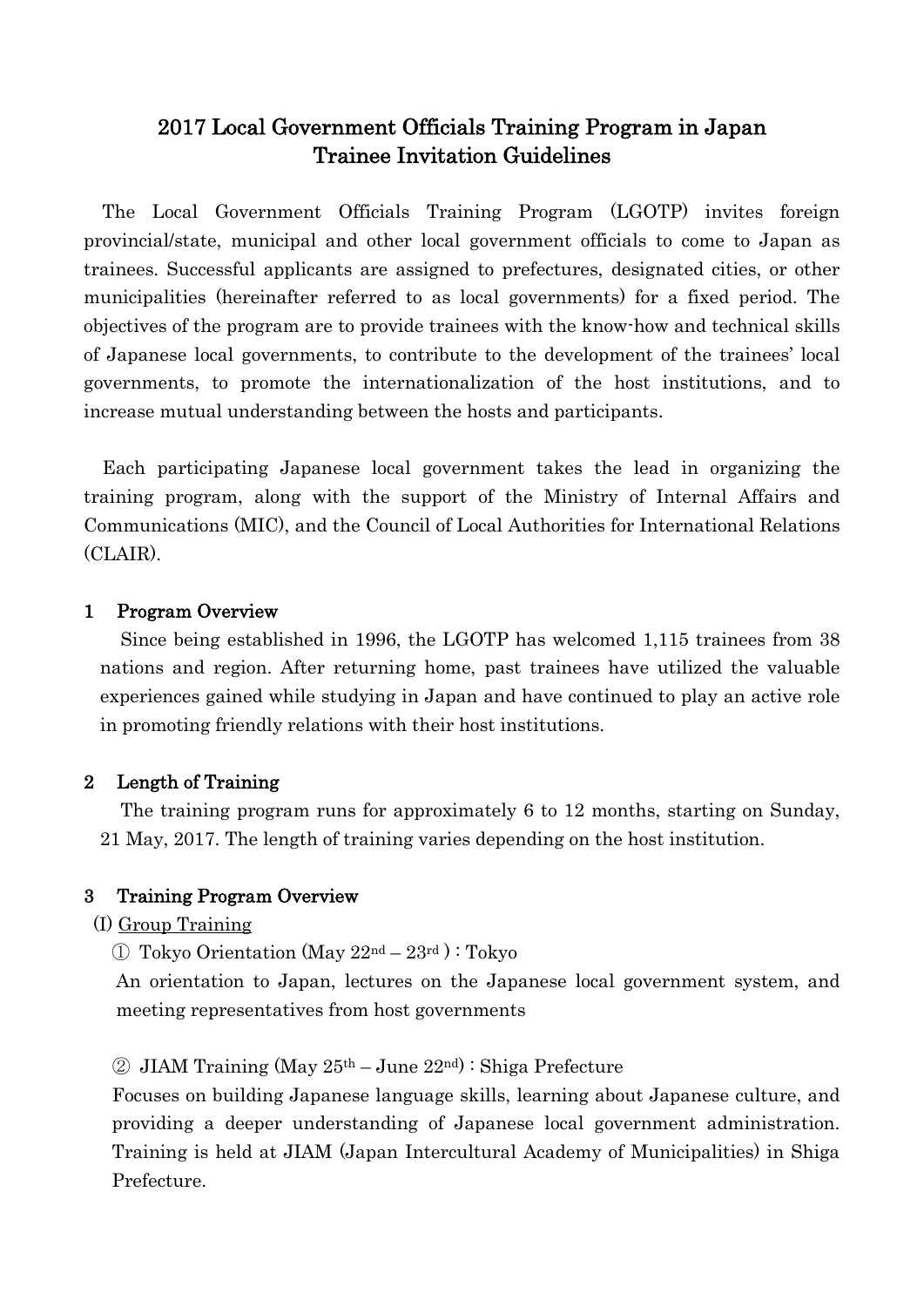③ JIAM Step-up Training (June 22nd – July 6th) : Shiga Prefecture

Extra two weeks of intensive Japanese language training (based on requests from host institutions)

#### (II) Specialized Training

Practical training is provided to each trainee in a specific field. This is held at the host institution.

#### 4 Program Details

Upon arrival in Japan, trainees will spend approximately one month in Group Training. Group Training focuses primarily on Japanese language studies, but also includes studies of local government administration and other topics.

Following the completion of Group Training, trainees will move to their assigned local government to receive Specialized Training which is organized by each host institution. Specialized Training is the core component of the LGOTP. The content and length of the training program will vary depending on the trainee's host institution and will be decided by the host institution with considerations given to the wishes of the trainee.

## 5 Eligibility Criteria

Candidates for the LGOTP must:

- (1) Be an official of a province/state, municipality or other local government body.
- (2) Be able to converse in Japanese or English. In particular, Japanese is extremely important as the trainee will be residing in Japan for an extended period of time. Those with language skills will be given precedence if the number of applicants is greater than that of training positions being offered at the host institution.
- (3) Be eager and committed to studying at a local government in Japan. Also, after returning home, trainees must actively apply the knowledge attained during training to their own local government and work towards furthering the friendship between both countries and local governments.
- (4) Be willing to cooperate with the host institution and follow the host institution's instructions. Applicants must also fully acknowledge that conditions during their Specialized Training may differ from those of other trainees. Depending on the host institution, there may be differences regarding the length and content of the training program, working conditions, living environments, etc.
- (5) Be able to obtain the recommendation of the applicant's department head and receive approval to spend 6 to 12 months training in Japan.
- (6) In principle, be between 20 and 39 years of age upon arrival in Japan.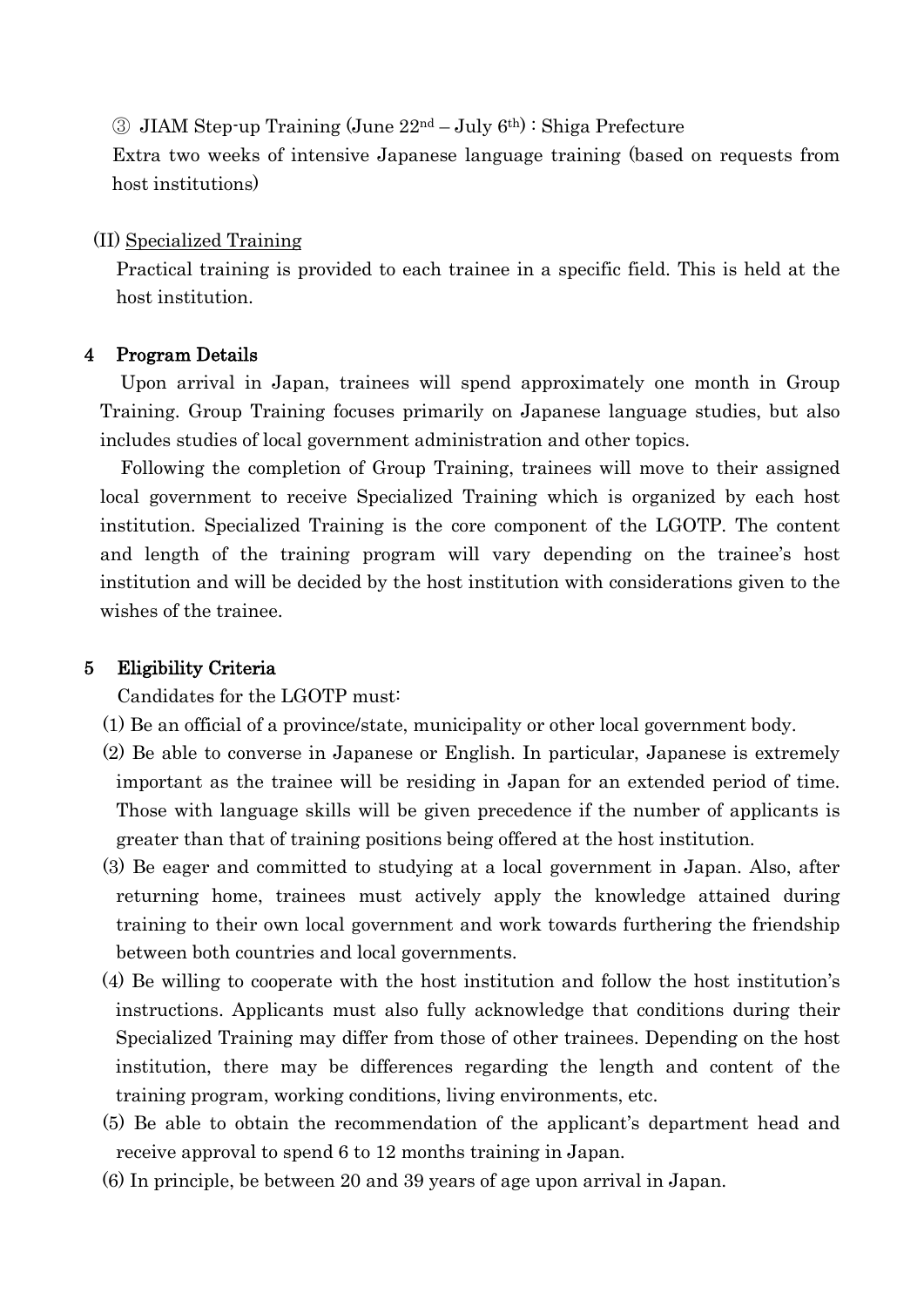(However, this does not apply if an agreement has been reached between the dispatching and hosting institutions, or under other special circumstances.)

- (7) Have completed secondary education (high school education) in the applicant's home country.
- (8) Be a reliable individual who is physically and mentally healthy. (Because the program runs for an extended period, it is possible that this may pose risks to pregnant women. Therefore pregnancy is regarded as a disqualifying condition for participation in this program.)
- (9) Not have any past legal problems that would prevent the applicant from entering Japan.
- (10) Have never previously participated in the program.

#### 6 Terms and Conditions

(1) Selection and Placement of Trainees

The capacity of local governments to receive trainees is limited and the placement of applicants cannot be realized unless the conditions of both applicants and host institutions can be successfully matched. For this reason, the acceptance and placement of trainees is decided by host institutions, CLAIR, and MIC through discussions based on candidate applications.

(2) Working conditions during Specialized Training

As previously stated in the "Eligibility Criteria" section, conditions for each trainee will differ depending on the host institution.

In general, the hours of training will be the same as the normal working hours of the host institution. Saturdays, Sundays, and Japanese national holidays will generally be non-working days. However, the trainee should follow the instructions set out by the host institution in regards to holidays. In some cases, depending on circumstances surrounding the training program, it may be necessary to schedule training activities on Saturdays, Sundays, or Japanese holidays.

Appropriate housing will be arranged by the host institution.

(3) Expenses and Discontinuation of Training

Host institutions will cover training costs, including round-trip international airfare, living expenses, training fees, and transportation expenses within Japan. However, if a trainee discontinues training before the end of the training period to return to the trainee's home country without a compelling reason, all the training costs shall, in principle, be paid by the trainee or by the organization in the trainee's home country which recommended the trainee for the LGOTP.

Trainees will generally not be permitted to leave Japan for temporary visits during the period of training unless there is a compelling reason. In the rare case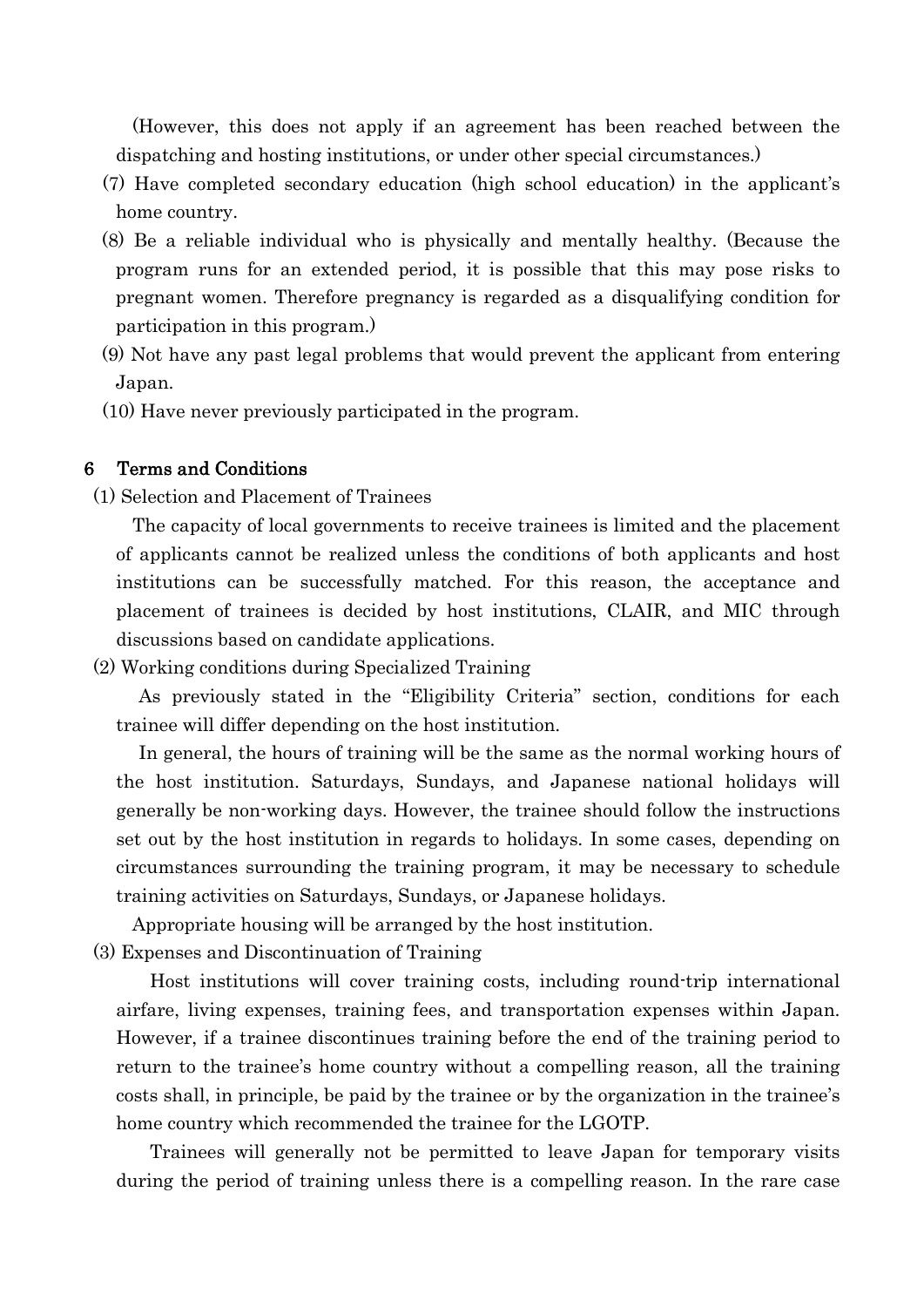that a temporary trip abroad is approved, the costs shall be borne by the trainee (unless the trip is deemed a part of their training).

# (4) Overseas Travel Expenses

The host institution will provide the trainee with a round-trip ticket between a designated international airport in the trainee's country and an international airport in Japan. The trainee shall bear the cost of transportation to the designated international airport in the trainee's home country. However, expenses related to the use of the designated international airport, expenses incurred at in-transit stops (such as overnight accommodation fees), and the cost of traveling in Japan between the international airport and the trainee's assigned host institution shall be borne by the host institution.

As Tokyo Orientation will be held immediately after arrival in Japan, all trainees must arrive at Narita International Airport.

# 7 Application Procedure

- (1) In the case where applications are made directly to CLAIR, each applicant shall submit the *LGOTP Trainee Application Form* (Attachment 1), the *Written Pledge* (Attachment 2), and the Medical Checkup Sheet (Attachment 3) by no later than Friday, 20 January, 2017 (in the case of Brazil, Friday, 17 February) to their employer, who shall then pass these documents on to the respective overseas office of CLAIR (in the case of Brazil, to the Confederação Nacional dos Municípios) which is responsible for handling matters concerning the trainee's home country. (For contact details, please refer to the List of CLAIR Overseas Offices.)
- (2) However, in cases where applicants are applying to the program through a mutual agreement which is based on special relations (i.e. sister city relations) that already exist between their place of employment and a Japanese local government, applications shall be submitted to the related Japanese local government by no later than Friday, 20 January, 2017.
- \* Any personal data contained in the application form shall only be used for matters relating to this program.

# 8 Preparing to Come to Japan after Selection

- (1) Host institutions will send a Notification of Acceptance to successful applicants' employers who shall then pass it on to the trainees.
- (2) Trainees whose acceptance has been confirmed shall submit the following documents in preparation for entering Japan as per the instructions of the host institution: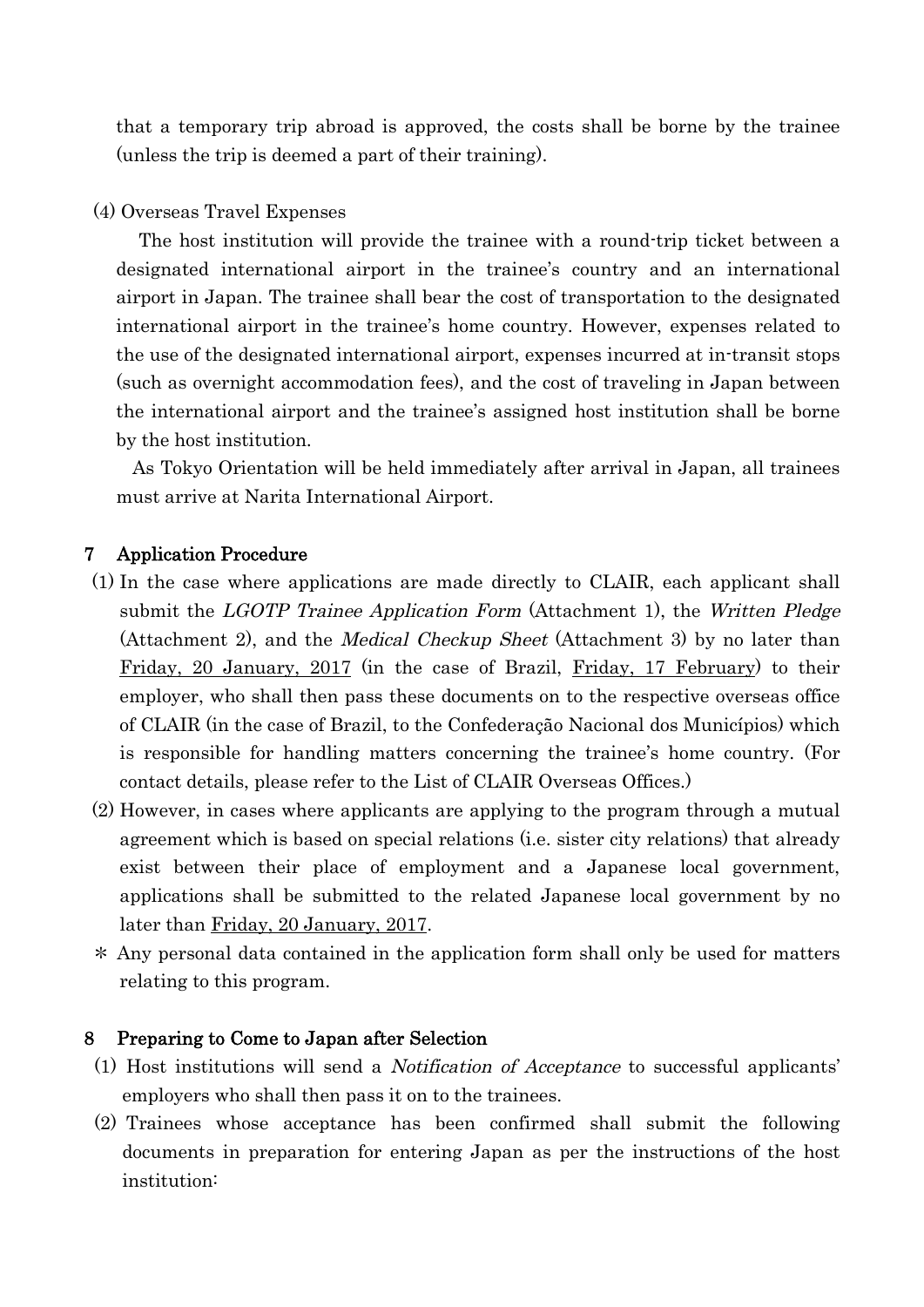- ① Photographs (4 photos of 4cm height × 3cm width taken within the past 3 months)
- ② Post-training return-to-job guarantee form (original and duplicate, 1 copy each)
- ③ Personal identification (one copy)
- ④ Passport (one copy)

Trainees without a passport are asked to apply for one immediately upon acceptance to the program and must submit a copy as soon as it is issued.

(3) After a trainee has been selected, the dispatching organization shall ensure that the trainee has the time and opportunity to study Japanese, and the trainee shall take it upon him or herself to do so prior to arriving in Japan.

Even for trainees who will undergo training in English (or their mother tongue), a basic level of conversational Japanese is necessary, as English (or their mother tongue) is generally not used in daily life in Japan. Trainees should attain a basic level of the Japanese language prior to arrival in Japan.

(4) Should a pregnancy be discovered after acceptance to the program, notify your host institution or CLAIR immediately.

# Important Notice

- (1) Japanese government regulations state that dependents of trainees participating in this program may NOT qualify for a dependent visa.
- (2) Please bear in mind when applying for this program that JIAM does NOT have the facility or staff required for meal preparation and other services during Ramadan.

# List of CLAIR Overseas Offices

○ New York Office Japan Local Government Center (CLAIR, New York) 3 Park Avenue, 20th Floor New York, NY 10016-5902, U.S.A. TEL 1-212-246-5542 FAX 1-212-246-5617 E-mail: jlgc@jlgc.org

○ London Office Japan Local Government Centre (CLAIR, London) 15 Whitehall, London SW1A 2DD, U.K. TEL 44-20-7839-8500 FAX 44-20-7839-8191 E-mail: mailbox@jlgc.org.uk